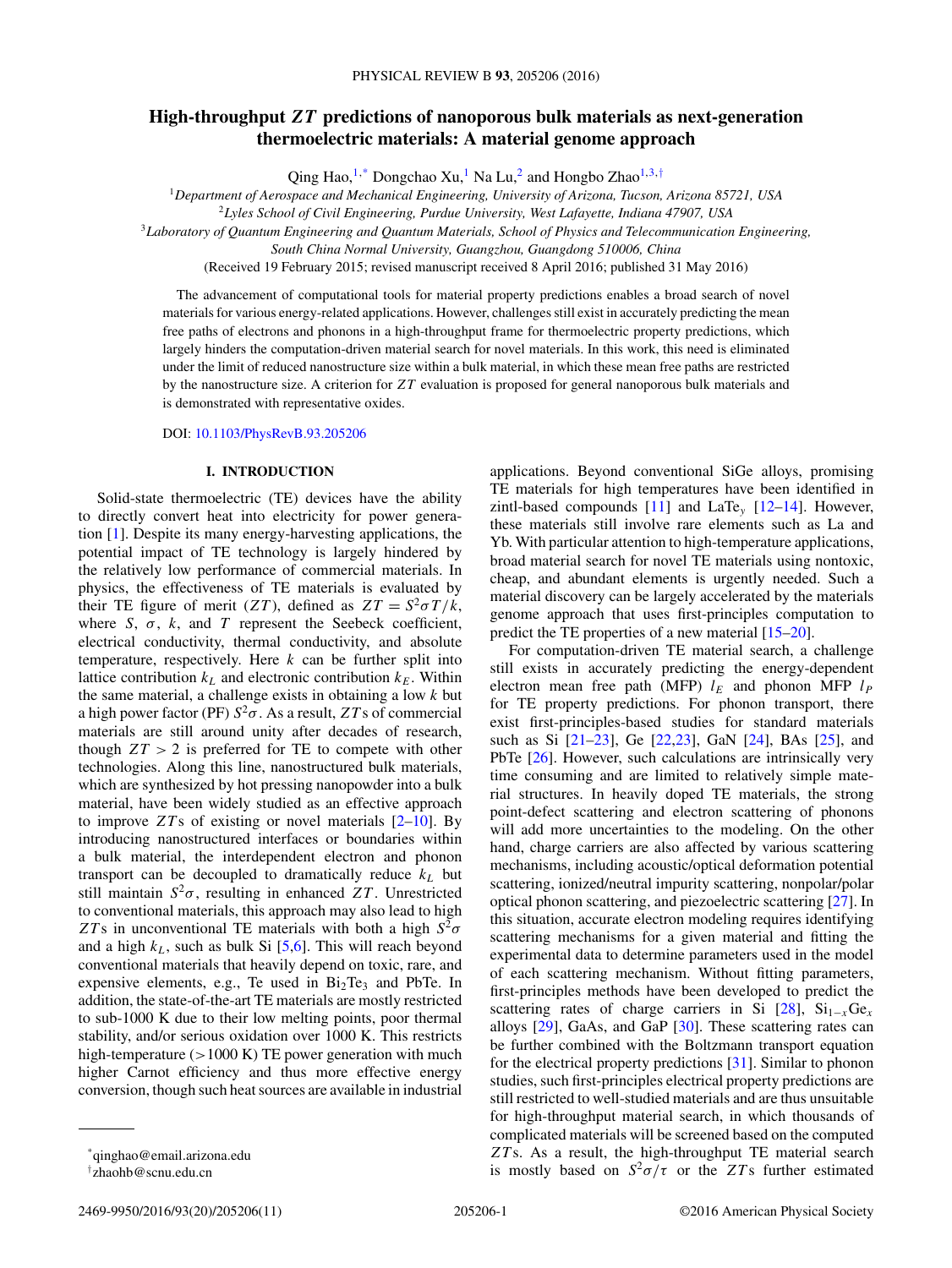<span id="page-1-0"></span>with guessed  $k_L/\tau$  values [\[17–20\]](#page-9-0), where  $\tau$  is the averaged relaxation time of all charge carriers. Similar simplification is also used for first-principles *ZT* estimation of standard TE materials [\[32–34\]](#page-9-0). For materials screening, experimental inputs of  $\sigma$  and  $k<sub>L</sub>$  are often required and the guidance from computations becomes very limited.

For nanostructured bulk materials, however, the need for computing electron and phonon MFPs can be eliminated when these MFPs are largely restricted by the nanostructure size, such as nanograin size or distance between nanoinclusions. In such materials, the optimum nanostructure size *a* should satisfy  $l_E < a < l_P$  to reduce  $k_L$  without deteriorating  $\sigma$ . The maximum  $ZT$  is anticipated when *a* is reduced to  $l_E$  for majority charge carriers, called the small-grain-size limit for nanograined bulk materials [\[35\]](#page-9-0). With further decreased *a*, both the electrical and thermal conductivities will be scaled down with *a* as classical size effects, but *S* will remain the same with unchanged carrier concentration, resulting in saturated *ZT*. This simple treatment has been used to compare the power factor  $S^2\sigma$  of new TE materials [\[15,16\]](#page-9-0). However, the overall *ZT* is not evaluated without calculating *kL*. In this work, we propose a *ZT* formulation of general materials under the limit of small nanostructures which is solely based on phonon dispersions and electronic band structures predicted by first-principles calculations. For hightemperature applications, nanopores are employed to replace nanograins because ultrafine nanograins are thermally unstable and will grow up during long-term operations. In this case, the characteristic length *a* for pore-edge scattering of phonons and electrons is reduced to restrict the MFPs of heat and charge carriers for *ZT* enhancement. Unrestricted to nanograined or nanoporous bulk materials, such a peak *ZT* value can be called the small-nanostructure-size (SNS) limit without losing generality. In calibrations with nanoporous bulk Si, this SNS estimation yields *ZT* close to the prediction by accurate models, which enables a high-throughput material search for novel TE materials.

#### **II.** *ZT* **ESTIMATION UNDER THE SNS LIMIT**

### **A. Model description**

In the SNS limit, electron and phonon MFPs are both limited by the nanostructure size *a*, i.e.,  $l_E = l_P = a$ . For nanoporous bulk materials, *a* is the characteristic length related to the collision between pores and heat or charge carriers. Assuming diffusive phonon and electron scattering by pore edges, *a* is dependent only on the geometry of the porous structure [\[36\]](#page-9-0), i.e., the structure period and pore diameter. For largely separated nanopores, *a* can be estimated as  $a = 2d/3\varphi$ , where *d* is diameter of nanopores and  $\varphi$  is porosity [\[37\]](#page-9-0). For samples with a high porosity, *a* becomes comparable to the spacing between adjacent nanopores. In this case, electrons and phonons will travel along the narrow neck between nanopores, which can be compared to phonon and electron transport along a nanowire.

With phonon and electron MFPs largely restricted by *a*, all quantities involved in *ZT* can be calculated. The electronic properties  $(S, \sigma, \text{ and } k_E)$  can be calculated following standard procedures [\[20,38\]](#page-9-0) which are described in Appendix [A.](#page-7-0)

Given phonon dispersion  $\omega_{i,q}$  for a state with branch index *i* and momentum **q**, phonon group velocity  $\mathbf{v}_{i,q}^P$  can be calculated and lifetime can also be written as  $\tau_{i,\mathbf{q}}^P = a/|\mathbf{v}_{i,\mathbf{q}}^P|$ . Averaged over all three system directions, the lattice thermal conductivity  $k<sub>L</sub>$  is given by the kinetic relationship as

$$
k_L = \frac{1}{N\Omega} \sum_{i,\mathbf{q}} C(\omega_{i,\mathbf{q}}) a |\mathbf{v}_{i,\mathbf{q}}^P|/3,
$$
 (1)

where *N* is total number of **q** in the first Brillouin zone,  $\Omega$  is the volume of the unit cell, and *C* is the contribution of phonon modes to the specific heat as given by

$$
C(\omega) = k_B \left(\frac{\hbar \omega}{k_B T}\right)^2 \frac{\exp(\hbar \omega / k_B T)}{[\exp(\hbar \omega / k_B T) - 1]^2}.
$$
 (2)

In principle, the Eucken factor  $(1 - \varphi)/(1 + \frac{\varphi}{2})$  should be multiplied to Eq.  $(1)$  to account for the reduced cross-section area of heat transfer in a porous structure with porosity *ϕ* [\[39,40\]](#page-9-0). The same factor should also be multiplied to  $\sigma$  and  $k_E$ , so that it will eventually cancel out in the *ZT* definition. Since  $\varphi$  is not specified in the calculations, the Eucken factor is not applied in the computed electrical and thermal conductivities but the computed *ZT* is unaffected. The predicted  $k_L$ ,  $k_E$ , and  $\sigma$  can thus be viewed as those for a solid material with the same size effects for electrons and phonons. Dividing  $\sigma$ ,  $k_E$ , and  $k_L$  with the common factor *a*, *ZT* of a material under the SNS limit can be computed as

$$
ZT = \frac{S^2 \sigma T/a}{k_E/a + k_L/a},\tag{3}
$$

which can be further optimized at a given temperature by tuning the Fermi level  $E_F$ .

The employed electrical property calculations are carried out by modifying the package BOLTZTRAP [\[20\]](#page-9-0), where a constant electron MFP is assumed for charge carriers instead of a constant relaxation time in the original code. The full-band *kL* calculation is similar to the electrical property calculations. Assigning a unity phonon group velocity in Eq. (1), the phonon code is calibrated with specific heat computations of bulk Si and ZnO, both of which agree within 2% with the experimental data from 50 to 300 K. The electronic band structures are given by the Vienna Ab-initio Simulation Package [\[41,42\]](#page-9-0) (VASP) based on the density functional theory using the generalized gradient approximation (GGA) [\[43\]](#page-9-0). The phonon dispersions are calculated using the PHONOPY package [\[44\]](#page-9-0).

#### **B. Calibration with nanoporous bulk silicon for its SNS limit**

To evaluate the inaccuracy introduced by the SNS approximation, calibrations have been carried out on *n*-type nanoporous bulk Si using energy-dependent electron and phonon MFPs given for bulk Si [\[45,46\]](#page-9-0). An electron concentration of 2  $\times$  10<sup>20</sup> cm<sup>-3</sup> is used in the calculations. Only longitudinal acoustic (LA) and transverse acoustic (TA) phonons are considered for *kL* calculations because no detailed expression of optical phonon MFPs is given in previous publications. In thermal conductivity calculations for phonons  $[Eq. (1)]$  and electrons, the characteristic length *a* is now replaced by the effective MFP *l*<sub>eff</sub> modified from the bulk value *l*<sub>Bulk</sub>, given as  $l_{\text{eff}} = (l_{\text{Bulk}}^{-1} + a^{-1})^{-1}$ . All employed parameters and detailed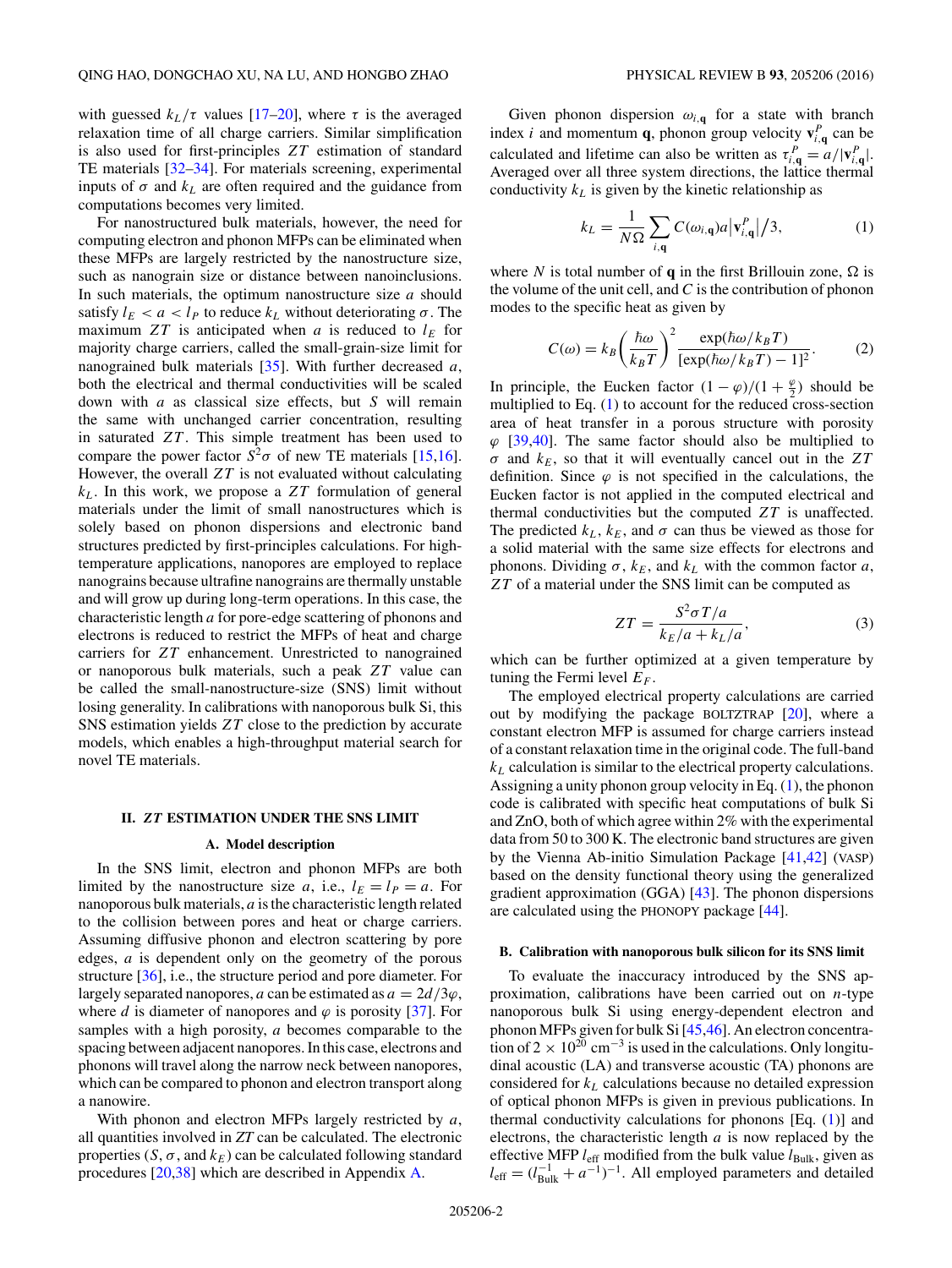

FIG. 1. Nanostructure size dependence of the calculated thermoelectric properties of bulk Si using parabolic double-band model: (a) power factor  $S^2\sigma$ , (b) electronic thermal conductivity  $k_E$ , (c) lattice thermal conductivity  $k_L$ , and (d) *ZT*. Red circles and black squares are results at 300 K and 1000 K, respectively.

methods are given in Appendices [B](#page-7-0) and [C,](#page-8-0) respectively, for electron and phonon calculations in this calibration.

Figure 1 shows the *a*-dependent  $S^2\sigma$ ,  $k_E$ ,  $k_L$ , and *ZT* for nanoporous Si at 300 K and 1000 K. Below 10 nm, *ZT* would saturate around the value for the SNS limit (∼0*.*061 at 300 K and ~0.64 at 1000 K). The SNS limit *k<sub>E</sub>*/*a* is higher at 1000 K due to thermally activated charge carriers. Due to the reduced phonon MFPs at elevated temperatures, the SNS limit requires much smaller structure size at 1000 K (*a <* 3 nm) than that for 300 K ( $a \sim 10$  nm). In general,  $ZTs$  for the SNS limit (when  $a \rightarrow 0$ ) and at  $a = 10$  nm are comparable (5% divergence at 300 K, 38% at 1000 K). Therefore, the SNS limit can be used to estimate *ZT* s at  $a \sim 10$  nm when  $l_E$  and  $l_P$  are unavailable. At ∼10 nm structure size, the bulk electronic band structure is still valid (e.g., Si nanowires [\[47\]](#page-9-0)). However, measured  $k_L$  of real nanoporous Si films  $[48-54]$  can often be much lower than predictions assuming bulk phonon transport and diffusive pore-edge phonon scattering. The SNS limit can thus be viewed as the lower *ZT* bound for nanoporous structures with 10-nm feature sizes.

Despite the different parameters used in the analysis, the trend of temperature-dependent TE properties is consistent with previous analysis for nanograined bulk Si that has improved  $ZT$  due to  $k<sub>L</sub>$  reduction by grain-boundary phonon scattering [\[6\]](#page-8-0). In real samples, charge carriers are also scattered by the pore-edge electrical field that is formed as a result of charges trapped by pore edges and is associated with a depletion region [\[55\]](#page-9-0). In detailed analysis, the scattering rate of this potential field can be calculated [\[56\]](#page-9-0) and then added to

 $l_E$  using Matthiessen's rule, with the unknown energy barrier height as a fitting parameter [\[6\]](#page-8-0).

It should be noted that there exist numerous theoretical and experimental studies on phonon transport within Si films with periodically patterned nanopores [\[48–54,57–](#page-9-0)[70\]](#page-10-0). For a film with hexagonal packed pores [\[49\]](#page-9-0), *ZT* ∼ 0*.*4 has been achieved at room temperature, in which measured *k* values (1.14–2.03 W*/*m K) are 2 orders of magnitudes lower than that for the bulk Si (150 W/m K). The observed  $k_L$  is often much lower than Eq. [\(1\)](#page-1-0) predictions assuming diffusive phonon scattering on pore edges. This divergence is mainly attributed to phononic effects due to coherent interference of phonons reflected by periodic pore edges [\[51\]](#page-9-0) and/or amorphous pore edges that introduce non propagating latticevibration modes [\[63\]](#page-9-0). For thin films with nanofabricated porous structures, the proposed *ZT* estimation can thus be treated as the lower bound of the real *ZT* value due to further  $k_L$  reduction by the above-mentioned two effects. For bulk materials, nanoporous structures can be formed by hot pressing nanoparticles without full compaction [\[71\]](#page-10-0). Phononic effects are not anticipated in these random porous structures and Eq. [\(1\)](#page-1-0) predictions can be more accurate. A comparably high *ZT* can also be achieved in nanowires with electron and phonon MFPs restricted by the nanowire diameter. These nanowires can be fabricated into devices [\[72\]](#page-10-0) or be joined as a bulk material [\[73\]](#page-10-0) for TE applications.

To evaluate the additional contribution by optical phonons, *kL* is evaluated with and without considering the optical branches (Fig. [2\)](#page-3-0). At 300 K, 24% of  $k<sub>L</sub>$  is contributed by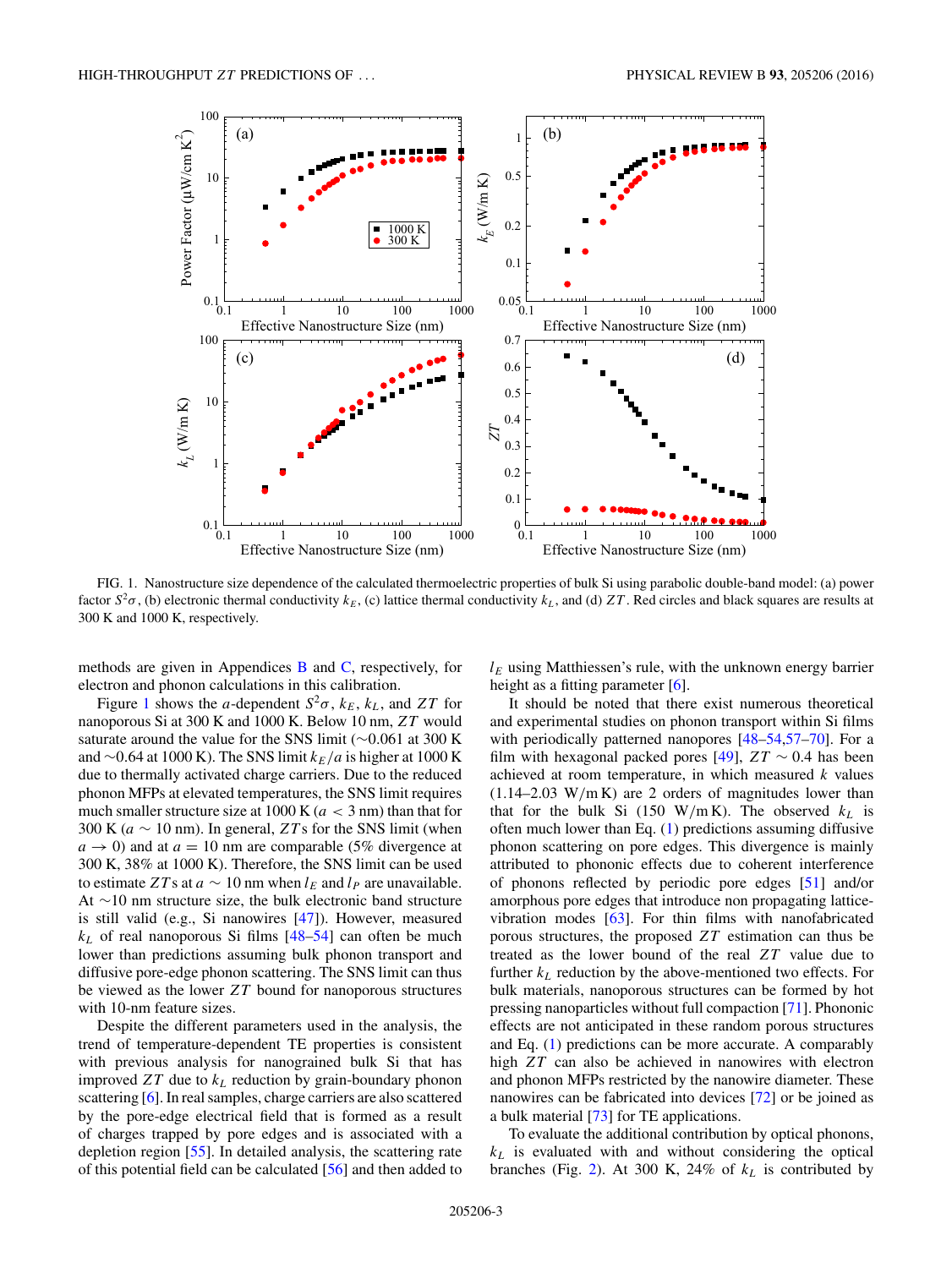<span id="page-3-0"></span>

FIG. 2. Lattice thermal conductivity per unit characteristic nanostructure size  $k_L/a$  for nanoporous Si. Comparison of calculations with all phonons (solid line) and only acoustic phonons (dashed line).

the optical phonons under the SNS limit, in comparison to less than 10% in bulk Si [\[21,22\]](#page-9-0). In heavily doped TE samples, however, the optical phonon contribution to  $k<sub>L</sub>$  can be largely suppressed by impurity-phonon scattering, which is more effective for low-group-velocity and high-frequency phonons. Instead of completely neglecting these optical branches, their contribution to  $k<sub>L</sub>$  can also be estimated as the theoretical minimum for amorphous solids, in which the phonon MFPs become half of the phonon wavelength [\[74–76\]](#page-10-0). In this work, *ZT* s are estimated with and without considering the optical phonon contribution to  $k<sub>L</sub>$ , which can be viewed as the upper and lower bounds of the actual *ZT* s. An even higher *ZT* is anticipated in bulk materials with multilength-scale structures to suppress phonon transport across the whole phonon spectrum while minimizing the negative impact on electron transport [\[2–4,](#page-8-0)[77,78\]](#page-10-0). In general, Eq. [\(3\)](#page-1-0) can be used for fast screening of novel materials and the obtained *ZT* can be improved by multilength-scale structures in a bulk material.

## **C. Estimation of the required nanostructure size for the SNS limit**

The SNS limit is approached when the phonon MFPs are largely restricted and  $k<sub>L</sub>$  starts to scale down with the characteristic length *a*. For high-temperature applications, Umklapp scattering is the dominant phonon scattering mechanism and its relaxation time is given as [\[76\]](#page-10-0)

$$
\tau_U(\omega) = \frac{(6\pi^2)^{1/3}}{2} \frac{\bar{M} v_g v_p^2}{k_B T V^{1/3} \gamma^2 \omega^2},\tag{4}
$$

where  $\overline{M}$  is the average atomic mass, *V* is volume per atom, *γ* is the Grüneisen parameter, and  $v_g$  and  $v_p$  are the phonon group and phase velocity, respectively. The bulk phonon MFP  $l^{\text{Bulk}} = v_g \tau_U$  is further modified by the structure size *a* so that the MFP of the nanostructure is  $l_{P,i}(\omega) = [1/l_{P,i}^{\text{Bulk}}(\omega) +$  $1/a$ <sup>-1</sup>. In Figs. 3(a) and 3(b) we plotted the calculated  $k<sub>L</sub>$  for representative oxides as a function of the nanostructure size *a*. The parameters used in  $\tau_U$  calculations are adopted from the Supplementary Material of Ref. [\[76\]](#page-10-0). It can be observed that the SNS limit is approached for  $a \sim 10$  nm at 300 K and ∼2 nm at 1000 K. Although the latter may involve corrected



FIG. 3. Calculated lattice thermal conductivity at (a) 300 K and (b) 1000 K for SrO (squares) and ZnO (circles) as a function of characteristic nanostructure size. (c) Normalized accumulative thermal conductivity of ZnO.

phonon dispersion and electronic band structure of ultrafine nanostructure,*ZT* values close to the SNS limit are anticipated at 10-nm structure sizes.

In most materials, the phonon MFPs distribute over a wide range, typically from a few nanometers to micrometers [\[79,80\]](#page-10-0). To illustrate the phonon MFP distribution, in Fig.  $3(c)$  we show the normalized accumulative  $k<sub>L</sub>$  for ZnO at 300 K and 1000 K. The accumulative thermal conductivity is defined as [\[81\]](#page-10-0)

$$
k_{\text{accumu}}(l) = \int_0^l k_L(l')dl'
$$
 (5)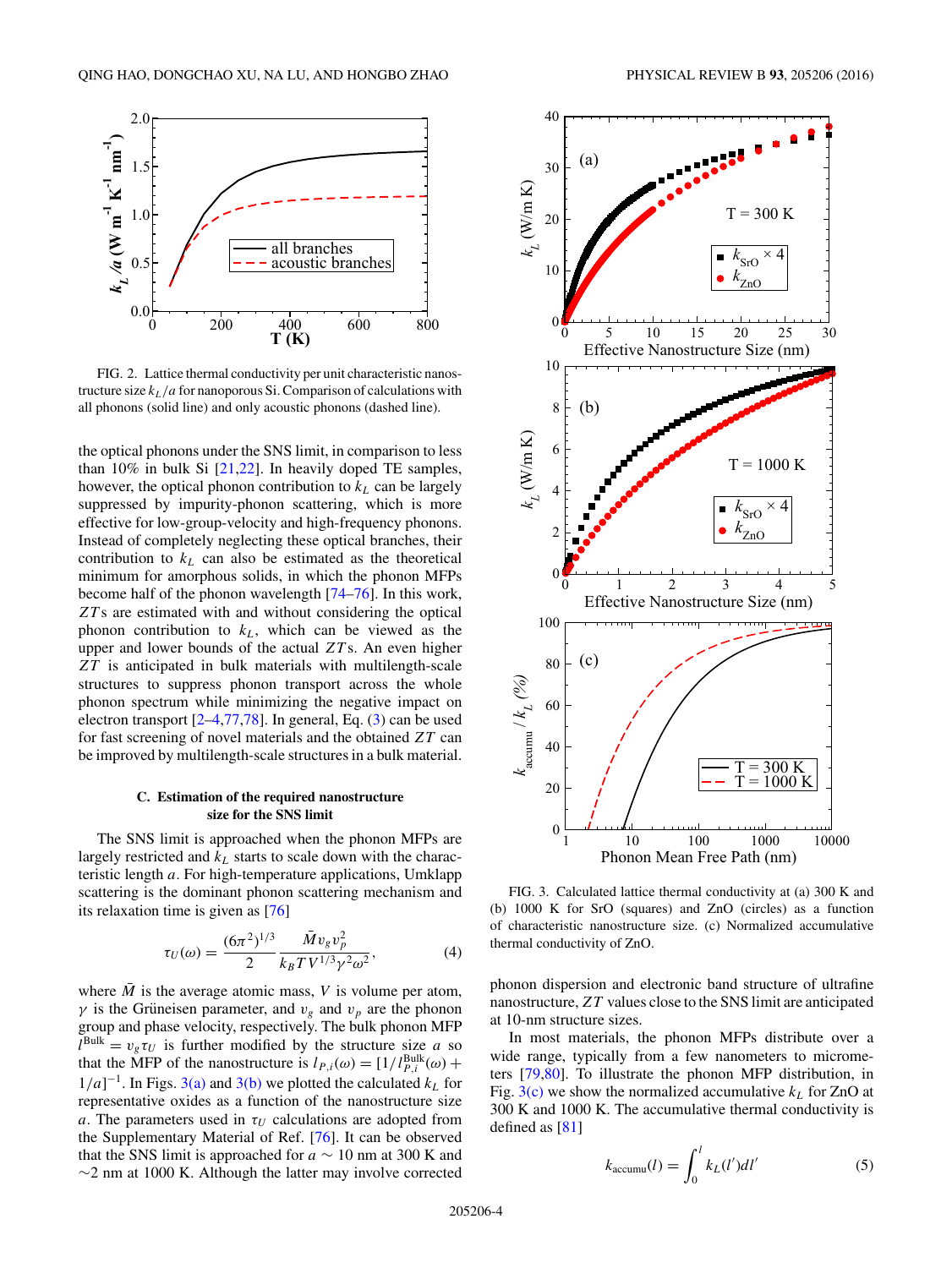<span id="page-4-0"></span>

FIG. 4. Fermi-level  $(E_F)$  dependence of (a)  $k_E/a$ , (b)  $\sigma/a$ , (c) *S*, (d)  $S^2\sigma/a$ , and (e) *ZT* for representative oxides at 1250 K. All five plots assume  $E_F = 0$  in the middle of the band gap. (f) Temperature-dependent *ZT*s of these oxides using the carrier concentration associated with  $E_F$  optimized at 1250 K.

to show the contribution to the total  $k<sub>L</sub>$  from phonons with different MFPs. At 300 K, phonons with MFPs larger than ∼30 nm contribute 50% of the bulk ZnO *kL*. Phonon MFPs decrease at elevated temperatures. At 1000 K, phonons with MFPs larger than 9 nm contribute 50% of the  $k_L$ . The averaged electron MFP of ZnO has been reported to be 21 nm in ZnO films at room temperature [\[82\]](#page-10-0) and can be estimated to be ∼5 nm at 1200 K since  $\sigma \propto T^{-1}$  [\[83\]](#page-10-0). For general oxides, such nanostructure sizes can be achieved in thin film by nanofabrication and potentially in bulk materials.

## **III. RESULTS AND DISCUSSION**

Within the scope of this work, the focus is on novel oxides as high-temperature TE materials, which can recover highquality waste heat from various resources such as industrial furnaces, airplane jet engines, and power plants. In addition to their high-temperature stability, all computed oxides possess a wide band gap (*>*2*.*1 eV) to prevent the detrimental bipolar conduction that is caused by minority charge carriers thermally excited at elevated temperatures [\[1\]](#page-8-0). These minority charge carriers cancel out *S* mediated by majority charge carriers (lower  $S^2\sigma$ ) and simultaneously increase  $k_E$  (and thus *k*), resulting in decreased *ZT* above a threshold temperature. In this aspect, a sufficiently large band gap of oxides is crucial to maintaining a high *ZT* at high temperatures.

#### **A.** *ZT* **of standard materials under SNS limit**

Two *n*-type (wurtzite  $ZnO$ ,  $SnO<sub>2</sub>$ ) and two *p*-type oxides  $(ZrOS, Ca<sub>4</sub>P<sub>2</sub>O)$  as wide-band-gap electrode materials are first investigated at 1250 K. With a high melting point  $T_m$  > 2000 K, these materials and their nanostructures can be thermally stable at ∼1250 K during long-term operations, as shown in previous studies on ZnO [\[84\]](#page-10-0). The selection of electrode materials for TE applications is somewhat anticipated because all existing TE materials tend to have a high room-temperature  $\sigma$  ( $\sim$ 1 × 10<sup>5</sup> S/m), as suggested by the database of existing TE materials [\[85\]](#page-10-0). For device fabrication, such electrode materials can also form superior electrical contacts to minimize Joule heating on junctions to avoid energy loss. At 1250 K, the computed  $k_E/a$ ,  $\sigma/a$ , S,  $S^2\sigma/a$ , and *ZT* are plotted as functions of  $E_F$  in Figs. 4(a)–4(e), respectively. As a more conservative *ZT* estimation, both acoustic and optical branches are considered for *kL* calculations. If effective *p*-type doping can be achieved,  $ZT_{1250K}$  of around 1.4 can be obtained in  $Ca_4P_2O$ . In real samples, this  $ZT$  can be even higher due to the limited contribution of optical phonons.

The carrier concentration associated with the optimized  $E_F$  is further used to predict their temperature-dependent *ZT* s [Fig. 4(f)] across the whole temperature range, which monotonically increases with elevated temperatures for wideband-gap materials. More accurate analysis should further consider the dopant activation at varied temperatures, in which the impurity energy level of the selected dopant and its possible impact on the electronic band structure can also be predicted by first principles [\[86,87\]](#page-10-0). Although high *ZT* s are anticipated for  $p$ -type ZnO and SnO<sub>2</sub>, only their  $n$ -type  $ZTs$ are considered here due to the long-term challenge in their p-type doping [\[88,89\]](#page-10-0).

Under the SNS limit, analysis based on a single parabolic band suggests that a large effective mass will always benefit *S*<sup>2</sup>*σ* so that heavy holes are thus better than light electrons [\[16\]](#page-9-0). In addition, a high effective mass also leads to a lower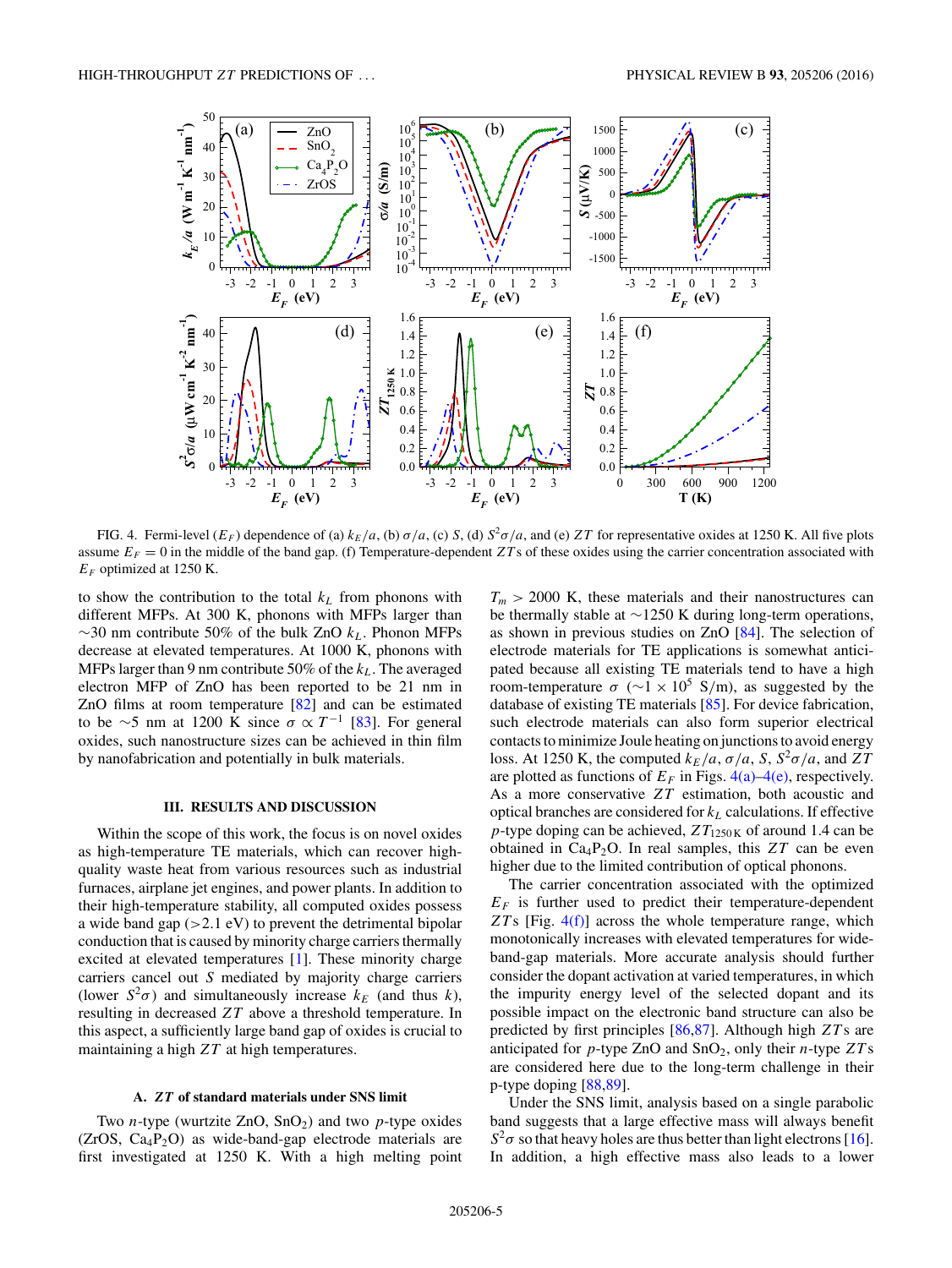| Material         | $(\mu$ V/K) | $\sigma/a$<br>$(S m^{-1} nm^{-1})$ | $S^2\sigma/a$<br>$(\mu W \text{ cm}^{-1} \text{ K}^{-2} \text{ nm}^{-1})$ | $k_L/a$ | $k_E/a$<br>$(W \text{ m}^{-1} \text{ K}^{-1} \text{ nm}^{-1})$ | $E_F - E_{\text{edge}}$<br>(meV) | Doping<br>$\rm (cm^{-3})$ | ZΤ    |
|------------------|-------------|------------------------------------|---------------------------------------------------------------------------|---------|----------------------------------------------------------------|----------------------------------|---------------------------|-------|
| ZnO              | $-162.3$    | $6.015 \times 10^{3}$              | 1.585                                                                     | 1.832   | 0.146                                                          | 70.9                             | $-3.0 \times 10^{19}$     | 0.100 |
| SnO <sub>2</sub> | $-149.8$    | $5.188 \times 10^{3}$              | 1.498                                                                     | 1.980   | 0.119                                                          | $-34.0$                          | $-2.5 \times 10^{19}$     | 0.089 |
| $Ca_4P_2O$       | 253.6       | $2.478 \times 10^{4}$              | 15.94                                                                     | 0.978   | 0.473                                                          | 138                              | $2.8 \times 10^{20}$      | 1.37  |
| ZrOS             | 223.6       | $2.895 \times 10^{4}$              | 14.48                                                                     | 2.013   | 0.717                                                          | 180                              | $1.9 \times 10^{20}$      | 0.66  |

<span id="page-5-0"></span>TABLE I. Thermoelectric properties calculated at 1250 K. ZnO and SnO<sub>2</sub> are *n* doped, and Fermi energy  $E_F$  are referenced from the conduction band bottom;  $Ca_1P_2O$  and ZrOS are *p* doped, and  $E_F$  are referred to the valence band top.

*σ* and thus reduced  $k_E = L \sigma T$  to benefit the *ZT*, where the Lorenz number *L* is roughly  $2.4 \times 10^{-8}$  W  $\Omega$  K<sup>-2</sup> for heavily doped samples  $[1]$ . The reduced  $k_E$  becomes more important to nanostructured materials with largely suppressed  $k<sub>L</sub>$ . Among these four materials, the slightly higher  $S^2 \sigma / a$ of *n*-type  $Ca_4P_2O$  and ZrOS are due to additional electron valleys close to the conduction band edge which function as extra "electron pockets" to increase  $\sigma$  for the same  $E_F$ . Such band degeneracy has been used to achieve a high power factor and thus  $ZT$  in PbTe<sub>1−*x*</sub>Se<sub>*x*</sub> and  $Mg_2Si_{1-x}Sn_x$  alloys [\[90,91\]](#page-10-0). In nanoporous Ca<sub>4</sub>P<sub>2</sub>O and ZrOS,  $S^2\sigma/a$  of *n*-type samples benefits from these additional electron valleys, but the maximum *ZT* s of *p*-type samples are still higher due to their lower  $k_F$  [Fig. [4\(a\)\]](#page-4-0).

Detailed information for optimized  $E_F$  and other properties are summarized in Table I. In general, maximized *ZT* is obtained at |*S*| from 191 to 260  $\mu$ V/K, which are higher than those to maximize  $S^2\sigma$  (100–170  $\mu$ V/K). The latter is comparable to the 130–187  $\mu$ V/K range suggested for optimum  $S^2\sigma$  of conventional materials [\[92\]](#page-10-0). Under the SNS limit,  $k_E$  becomes comparable to  $k_L$  so that the *S* optimization is an intermediate situation between two extreme cases, i.e.,  $k_E \gg k_L$  and  $k_E \ll k_L$ . The  $S^2\sigma$  optimization applies to the *ZT* optimization under the condition  $k_E \ll k_L$ . As an opposite case,  $k_E \gg k_L$  leads to  $ZT \approx S^2 \sigma T / k_E =$  $S^2 \sigma T / L \sigma T = S^2 / L$ , and a larger |*S*| always benefits the *ZT* . In practice, the increased optimum |*S*| under the SNS limit indicates a lower doping level that is less challenging in experiments.

With four atoms per primitive unit cell, wurtzite ZnO is predicted to reach  $ZT_{1250\mathrm{K}} = 0.10$  under the SNS limit. This value can be treated as the lower *ZT* bound because the nine optical branches may be largely overestimated for their *kL* contribution, particularly the upper six optical branches with significantly higher frequencies than the rest of the phonon branches. When only three acoustic branches are considered for  $k_L$ ,  $ZT_{1250K}$  increases to 0.31 as the upper  $ZT$  bound. The actual *ZT* value should be within the 0.10–0.31 range but is still lower than  $ZT_{1250\mathrm{K}} \approx 0.65$  reported for Al-doped ZnO with isolated pores (100–200 nm in diameter) [\[71\]](#page-10-0), which further benefits from the electronic band structure variation of doped ZnO  $[87]$  and strong  $k<sub>L</sub>$  reduction due to the alloy scattering of phonons. Depending on the material synthesis, nanoprecipitates often form within bulk ZnO to further reduce  $k_L$  but still maintain the PF  $[93]$ . In other theoretical studies, it has been pointed out that high *ZT* s of ZnO alloys depend on an unusual temperature dependence of the thermal conductivity [\[83\]](#page-10-0).



FIG. 5. (a)  $S^2 \sigma/a$  and |*S*| for optimized  $ZT_{800K}$  of selected oxides. (b)  $k_L/a$  and  $k_E/a$  for the same cases. (c) Temperaturedependent  $ZTs$  of  $p$ -type CuAlO<sub>2</sub> and HfOS for both types using carrier concentration associated with the optimized  $E_F$  at 800 K.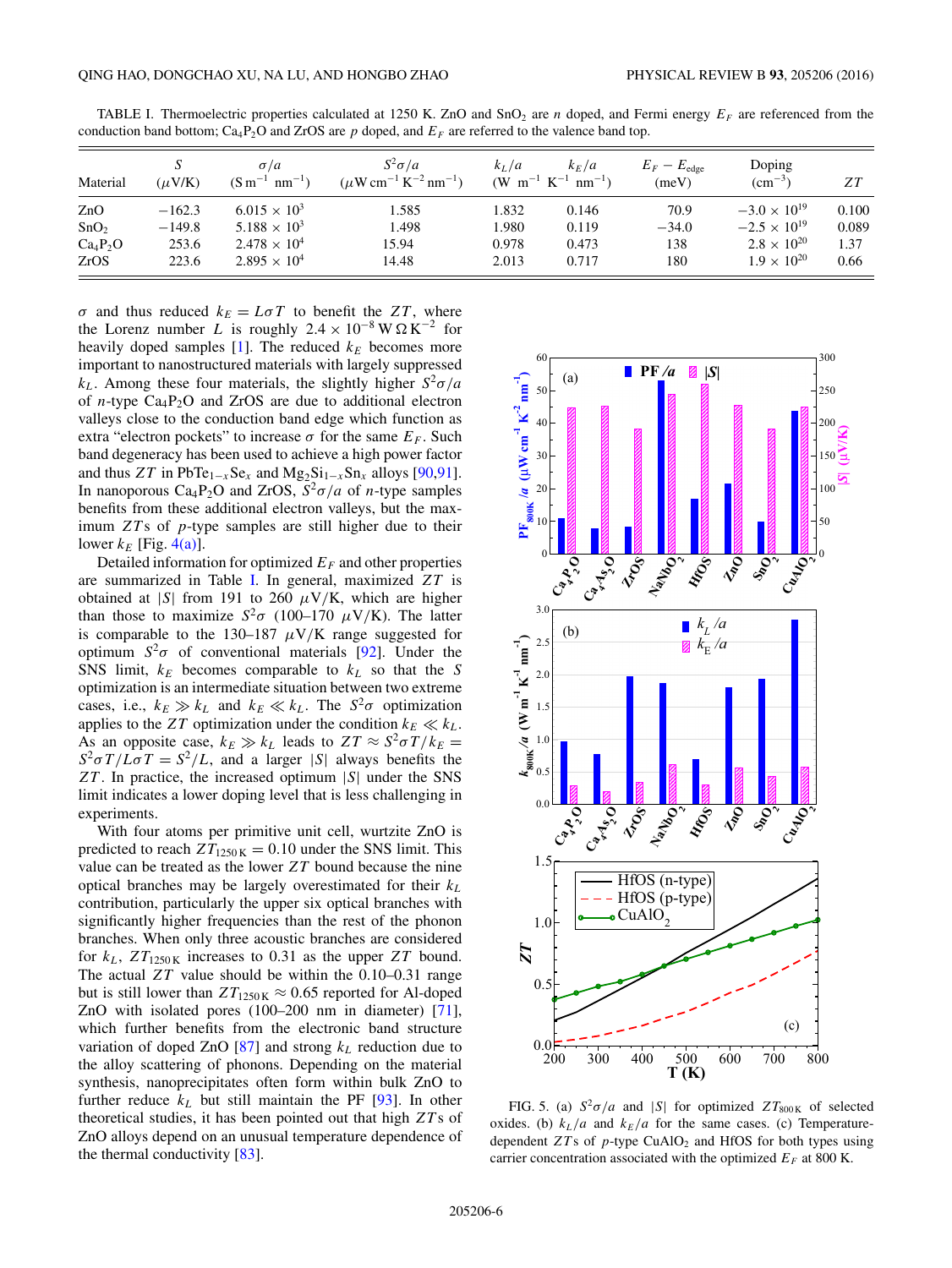

FIG. 6. Optimized  $ZT_{800\text{ K}}$  as a function of (a) band gap  $E<sub>g</sub>$  and (b) number *n* of atoms per primitive cell. (c)  $k<sub>L</sub>$  dependence on *n* (circles for all branches, squares for acoustic branches only, lines as power-law fits).

#### **B.** *ZT* **of general oxides under SNS limit**

As more general cases, other oxides selected from the Inorganic Crystal Structure Database (ICSD) are optimized for their *ZT* s. Without the thermal stability information for some oxides, all *ZT* optimizations are thus carried out at 800 K, which is generally safe for oxides. The obtained  $S^2 \sigma / a$ , *S*,  $k_L/a$ , and  $k_E/a$  are shown in Figs. [5\(a\)](#page-5-0) and [5\(b\).](#page-5-0) As the major  $p$ -type electrode materials  $[94]$ , CuAlO<sub>2</sub> can achieve  $ZT_{800 K} > 1$  under the SNS limit, and similarly high  $ZTs$  are also predicted for *p*- and *n*-type HfOS [Fig. [5\(c\)\]](#page-5-0).

As general trends, the optimized  $ZT_{800K}$  values are plotted as a function of the band gap  $E<sub>g</sub>$  [Fig. 6(a)] and atom number *n* within a primitive cell [Fig.  $6(b)$ ]. Figure  $6(a)$  shows that the optimized *ZT* s may still increase when  $E_g \gg k_B T$ , where *T* is operation temperature. In bulk materials,  $E_g$  of  $6-10k_BT$  is suggested for the best TE materials with indirect band gap [\[95,96\]](#page-10-0), while direct band-gap materials with a special scattering mechanism of charge carriers may have  $E_g$  > 10 $k_B T$  for optimum *ZT* [\[97\]](#page-10-0). These studies assume a band-gap-independent  $k_L$ , but the actual  $ZT$  for a wide-bandgap material often decreases significantly due to increased *kL*. This rule becomes invalid with the dramatic  $k<sub>L</sub>$  reduction by nanostructures and alloying atoms, as shown in the high-*ZT* nanostructured ZnO alloys [\[71,93\]](#page-10-0) and GaN alloys [\[98\]](#page-10-0). Secondly, *ZT* monotonically increases with *n* [Fig. 6(b)]. As suggested earlier,  $S^2 \sigma$  benefits from larger *n* [\[16\]](#page-9-0). For phonons, there are three acoustic and  $3(n - 1)$  optical branches within a material. The fraction of optical phonons is increased for larger  $n$ , and their contribution to  $k<sub>L</sub>$  is usually weak in heavily doped TE materials with strong point-defect scattering of optical phonons. By neglecting the optical branch contribution,  $k_L \sim n^{-2/3}$  was proposed for bulk materials by Slack [\[99\]](#page-10-0). As the lower and upper bounds of *kL*, considering only acoustic branches leads to  $k_L \sim n^{-1.3}$  at 800 K [dashed line in Fig. 6(c)], whereas considering all branches gives  $k_L \sim n^{-0.4}$  (solid line). The  $k_L \sim n^{-1.3}$  dependence is close to the  $k_L \sim n^{-1.0}$ trend estimated for acoustic modes under strong boundary scattering [\[76\]](#page-10-0).

#### **IV. CONCLUSIONS**

In summary, a first-principles *ZT* evaluation of novel materials under the SNS limit is proposed in this work and demonstrated in representative oxides. This enables a broad search of next-generation TE materials with low materials cost and environmental benefits. Unrestricted to oxides, the 181 362 crystal structures within the ICSD can be reevaluated for TE applications. The materials search can be further extended to those that do not exist in nature but can be thermodynamically stable based according to their firstprinciples-computed formation energy [\[17,18,](#page-9-0)[100\]](#page-10-0). A more general approach of nonexisting material predictions can be found for batteries  $[101,102]$ , which can be extended to TE materials in the future.

#### **ACKNOWLEDGMENTS**

Na Lu is thankful for support from the NSF through Grant No. CMMI-1351817. Hongbo Zhao thanks the National Natural Science Foundation of China (Grant No. 11074077) for support. Qing Hao acknowledges support from the United States Air Force Office of Scientific Research for studies of nanoporous thermoelectric materials (Award No. FA9550-16- 1-0025). An allocation of computer time from the Research Computing High Performance Computing (HPC) and High Throughput Computing (HTC) at the University of Arizona is gratefully acknowledged.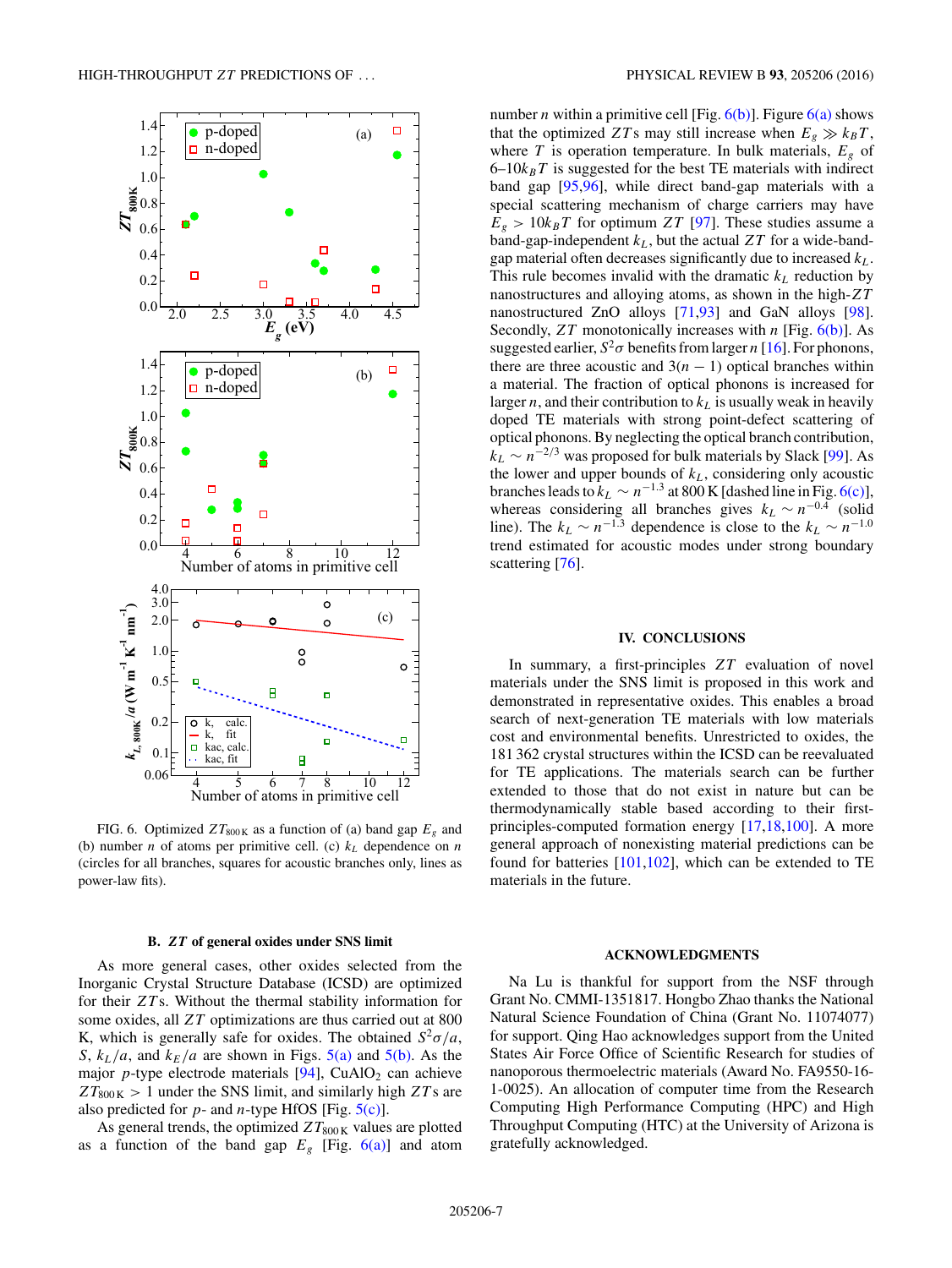## <span id="page-7-0"></span>**APPENDIX A: ELECTRONIC PROPERTIES CALCULATIONS**

The expressions of *S* and  $\sigma$  are given by solving the Boltzmann transport equation:

$$
\sigma = -e^2 \int \sigma(\varepsilon) \bigg( -\frac{\partial f}{\partial \varepsilon} \bigg) d\varepsilon, \tag{A1}
$$

$$
S = -\frac{e}{\sigma T} \int \sigma(\varepsilon)(\varepsilon - E_F) \bigg( -\frac{\partial f}{\partial \varepsilon} \bigg) d\varepsilon, \qquad (A2)
$$

where  $E_F$  is the Fermi level,  $f = [1 + \exp(\frac{\varepsilon - E_F}{k_B T})]^{-1}$  is the Fermi-Dirac distribution function, and  $k_B$  is the Boltzmann constant. The function  $\sigma(\varepsilon)$  is related to the relaxation time  $\tau_{i,k}$ and group velocity  $\mathbf{v}_{i,k}$  for an electron state with band index *i* and momentum **k** within the electronic band structure. Because MFPs are limited by the grain size *a*, we have  $\tau_{i,k} = a/|\mathbf{v}_{i,k}|$ and

$$
\sigma(\varepsilon) = \frac{1}{8\pi^3} \sum_{i} \int_{1BZ} \frac{a}{|\mathbf{v}_{i,\mathbf{k}}|} (\mathbf{v}_{i,\mathbf{k}} \cdot \hat{e})^2 \delta(\varepsilon - \varepsilon_{i,\mathbf{k}}) d\mathbf{k}, \quad \text{(A3)}
$$

where  $\hat{e}$  is the unit vector of the transport direction and the integration is across the first Brillouin zone (BZ). In addition, the electronic thermal conductivity  $k_E$  is given as

$$
k_E = \frac{1}{T} \int \sigma(\varepsilon)(\varepsilon - E_F)^2 \left( -\frac{\partial f}{\partial \varepsilon} \right) d\varepsilon
$$

$$
- \frac{e^2}{\sigma T} \left[ \int \sigma(\varepsilon)(\varepsilon - E_F) \left( -\frac{\partial f}{\partial \varepsilon} \right) d\varepsilon \right]^2. \quad (A4)
$$

As the effective values within an isotropic nanograined bulk material, the above electrical properties will be averaged over *x*, *y*, and *z* directions for  $\hat{e}$ .

## **APPENDIX B: DETAILED CHARGE-CARRIER ANALYSIS**

For the purpose of calibration of electronic properties of Si with the established calculation, we choose the Vining model [\[46\]](#page-9-0) and adopt its original parameters. A general form of Si1−*<sup>x</sup>*Ge*<sup>x</sup>* was considered by Vining [\[46\]](#page-9-0). For pure Si, the Ge fraction  $x$  is set as zero. A simple two-band analytical electronic energy dispersion is assumed. The effective mass for both electron and hole are set to  $m^* = 1.40m_e$ , where  $m_e$ is the mass of electron.

The electrical conductivity for each band is given as

$$
\sigma_i = \frac{e^2 (2m^* k_B T)^{3/2}}{m^* \pi^2 \hbar^3} \int_0^\infty \left(-\frac{\partial f}{\partial z}\right) \tau(z) dz, \quad \text{(B1)}
$$

where *z* is reduced charge-carrier energy  $z = E/k_B T$ , with temperature *T* and Boltzmann constant  $k_B$ , and  $f = [1 +$  $\exp(z - \eta)$ <sup>-1</sup> is the Fermi-Dirac distribution function with reduced Fermi energy  $\eta = E_F / k_B T$ . The subscript *i* can be either *e* indicating conduction band or *h* for valence band. The total electrical conductivity is simply  $\sigma = \sigma_e + \sigma_h$ . The energy-dependent charge-carrier relaxation time  $\tau(z)$  is discussed at the end of this Appendix.

The Seebeck coefficient for each band is given as

$$
S_i = \mp \frac{k_B}{e} \frac{\int_0^\infty \left(-\frac{\partial f}{\partial z}\right) \tau(z) (z - \eta) z^{3/2} dz}{\int_0^\infty \left(-\frac{\partial f}{\partial z}\right) \tau(z) z^{3/2} dz},
$$
(B2)

with "−" for conduction band and "+" for valence band. The overall Seebeck coefficient is obtained by weighting each band's contribution by its normalized electrical conductivity,

$$
S = \frac{S_e \sigma_e + S_h \sigma_h}{\sigma_e + \sigma_h}.
$$
 (B3)

The electronic thermal conductivity  $k_E$  is calculated using Wiedemann-Franz law by  $k_E = L_0 \sigma T$ , where the Lorenz number  $L_0$  is the sum of three terms: the contribution from conduction band  $L_e$ , from valence band  $L_h$ , and bipolar contribution  $L<sub>b</sub>$ . The contribution from each band is given as

$$
L_i = \left(\frac{k_B}{e}\right)^2 \left[\frac{\int_0^\infty \left(-\frac{\partial f}{\partial z}\right) \tau(z) z^{7/2} dz}{\int_0^\infty \left(-\frac{\partial f}{\partial z}\right) \tau(z) z^{3/2} dz}\right] -\left(\frac{\int_0^\infty \left(-\frac{\partial f}{\partial z}\right) \tau(z) z^{5/2} dz}{\int_0^\infty \left(-\frac{\partial f}{\partial z}\right) \tau(z) z^{3/2} dz}\right)^2\right].
$$
 (B4)

The bipolar Lorenz number is given as

$$
L_b = \frac{\sigma_e \sigma_h}{\sigma^2} (S_e - S_h)^2.
$$
 (B5)

For our nanograined Si, we consider three charge-carrier scattering mechanisms, so that according to Matthiessen's rule we have

$$
\tau^{-1}(E) = \tau_{AC}^{-1}(E) + \tau_I^{-1}(E) + \tau_{NG}^{-1}(E), \tag{B6}
$$

where *E* is the energy of the charge carriers,  $\tau_{AC}$ ,  $\tau_I$ , and  $\tau_{NG}$  are relaxation time of scattering with intravalley acoustic phonons, ionized impurity, and nanograins, respectively. The last scattering is what differs from the Vining model [\[46\]](#page-9-0).

Scattering with acoustic phonons is described with deformation potentials. Following Vining, the deformation potentials for both electrons and holes are identical as  $E_d =$ 2*.*94 eV [\[46\]](#page-9-0). We then have

$$
\tau_{AC}^{-1}(E) = \frac{\pi E_d^2 k_B T}{\rho v_s^2 \hbar} D(E) \bigg( 1 - \frac{8}{3} \frac{E(E_g + E)}{(E_g + 2E)^2} \bigg), \qquad (B7)
$$

where  $\rho$  is density,  $v_s$  is sound velocity, and the electronic density of states is  $D(E) = \frac{(2m^*)^{3/2}}{2\pi^2\hbar^3}\sqrt{E}$ .

For scattering with ionized impurity, we use the dielectric constant  $\varepsilon = 27.4$  (Ref. [\[46\]](#page-9-0)). The screening length  $r_s$  of Coulomb interaction is given as

$$
r_s^{-2} = \frac{2^{5/2} e^2 m^* \sqrt{k_B T}}{\pi \hbar^3 \varepsilon} \int_0^\infty \left(-\frac{\partial f}{\partial z}\right) z^{1/2} dz,
$$

and the relaxation time is given as

$$
\tau_I^{-1}(E) = \frac{\pi (4\pi e^2/\varepsilon)}{8\hbar k^4} D(E) \bigg( \ln(1+\xi) - \frac{\xi}{1+\xi} \bigg) N_D,
$$
\n(B8)

where  $N_D$  is the number density of ionized impurity, and  $\xi =$  $(2kr_s)^2$ .

Finally, scattering with nanograins can be calculated using the size of nanograin *a* and the parabolic band

$$
\tau_{NG}^{-1}(E) = \frac{v}{a} = \frac{\sqrt{2E/m^*}}{a}.
$$
 (B9)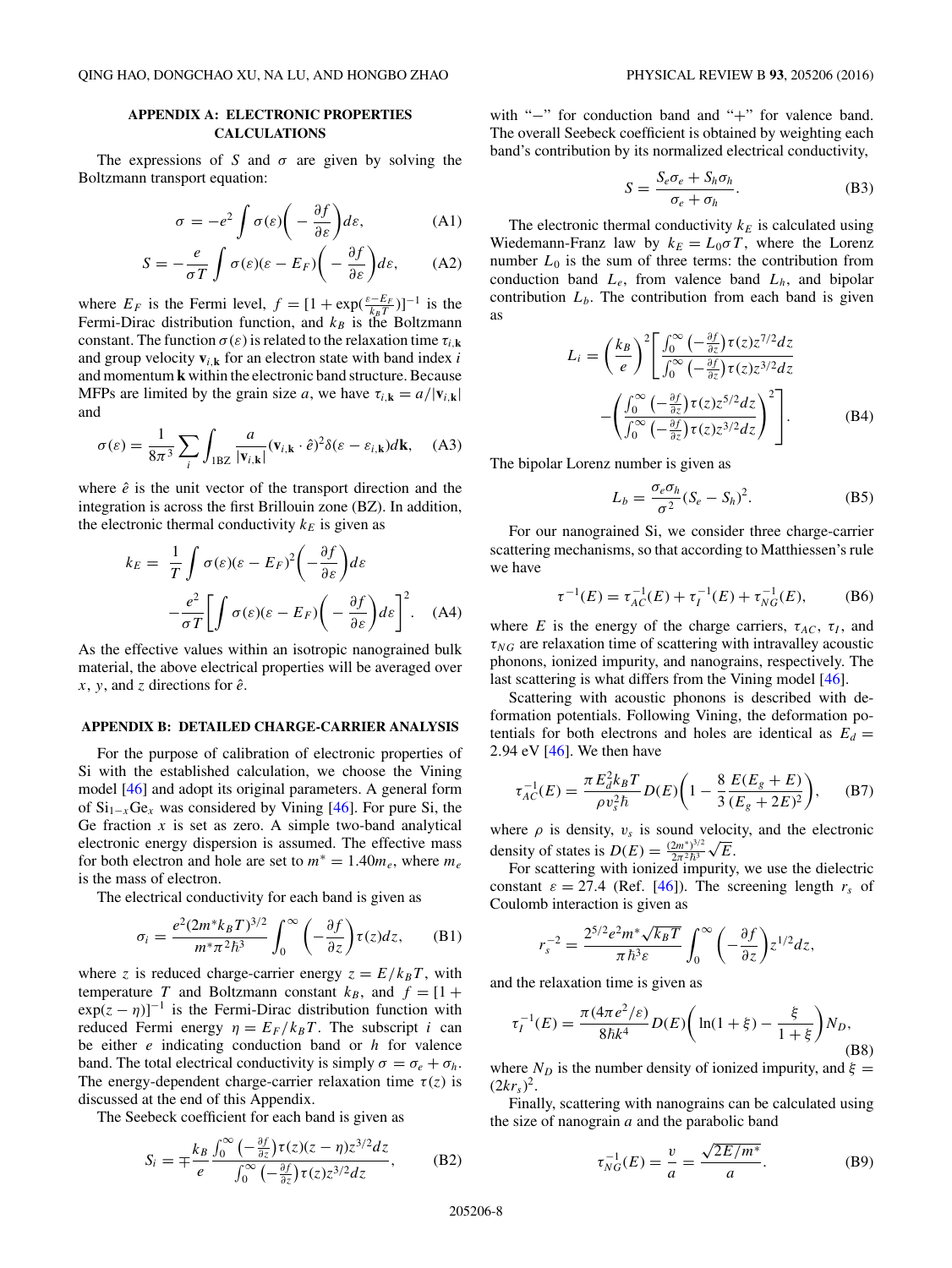<span id="page-8-0"></span>TABLE II. Parameters used for phonon-phonon scattering models of bulk Si. In the given relaxation time expressions,  $\hbar \omega$  should be converted into millielectronvolts to be consistent with the units of following  $A_{N/U}$  values for LA and TA branches.

| $A_{N,TA}$<br>(meV <sup>-2</sup> K <sup>-1</sup> s <sup>-1</sup> ) | $A_{N,LA}$ | $A_{U,TA}$<br>$(\text{meV}^{-4} \text{ K}^{-1} \text{ s}^{-1})$ | $A_{U,LA}$ | $\Theta_D$<br>(K) |
|--------------------------------------------------------------------|------------|-----------------------------------------------------------------|------------|-------------------|
| 147280                                                             | 163921     | 1170                                                            | 507        | 645               |

#### **APPENDIX C: DETAILED PHONON ANALYSIS**

To simplify calculation, isotropic phonon dispersion is assumed here and the phonon dispersion along the (001) direction for bulk silicon [\[103\]](#page-10-0) is employed. Only acoustic phonons are considered here without an explicit expression of energy-dependent optical phonon MFPs.

The phonon MFP  $l_{P,i}(\omega)$  is modified from the bulk  $l_{P,i}^{\text{Bulk}}(\omega)$ as  $1/l_{P,i}(\omega) = 1/a + 1/l_{P,i}^{\text{Bulk}}(\omega)$ . For  $l_{P,i}^{\text{Bulk}}(\omega)$  computations, the bulk phonon lifetime,  $\tau_{P,i}^{\text{Bulk}}(\omega) = l_{P,i}^{\text{Bulk}}(\omega) / v_i^P(\omega)$ , is given by Matthiessen's rule:

$$
1/\tau_{P,i}^{\text{Bulk}}(\omega) = \tau_I^{-1}(\omega) + \tau_{N,i}^{-1}(\omega) + \tau_{U,i}^{-1}(\omega) + \tau_E^{-1}(\omega).
$$

Here  $\tau_I(\omega)$ ,  $\tau_{N,i}(\omega)$ ,  $\tau_{U,i}(\omega)$ , and  $\tau_E(\omega)$  are the phonon lifetime associated with impurity scattering, the normal (*N*) process, the Umklapp (*U*) process, and electron scattering, respectively.

Based on first-principles calculations on bulk Si, the relaxation times of the momentum-conserved *N* process and momentum-nonconserved *U* process are calculated as in Refs. [\[22](#page-9-0)[,104\]](#page-10-0),

$$
\tau_{N,i}^{-1} = A_{N,i} (\hbar \omega)^2 T [1 - \exp(-3T/\Theta_D)],
$$
 (C1)

$$
\tau_{U,i}^{-1} = A_{U,i} (\hbar \omega)^{4} T [1 - \exp(-3T/\Theta_D)],
$$
 (C2)

in which  $T$  is the absolute temperature,  $\hbar$  is the Planck constant divided by  $2\pi$ ,  $\Theta_D$  is the Debye temperature, and  $A_{N/U,i}$  is a material-dependent coefficient further modified for isotropic phonon dispersion of Si (Table II)  $[45]$ .

For natural Si with isotopes, the impurity-phonon scattering  $\tau_I(\omega)$  is given as in Ref. [\[105\]](#page-10-0),

$$
\tau_I^{-1}(\omega) = \frac{\pi}{6} V_0 g \omega^2 D(\omega),\tag{C3}
$$

where  $V_0$  is the averaged volume per atom (2.0 × 10<sup>-29</sup> m<sup>3</sup> for Si), *g* is the mass variance determined by the composition, and *D*( $\omega$ ) is the phonon density of states at  $\omega$ . Here  $g = \sum_j f_j(1$  $m_j/\overline{m}$ <sup>2</sup>, with  $m_j$  as the atomic mass for the *j*th isotope,  $f_i$  is the molar percentage of individual isotope atoms, and  $\overline{m} = \sum_j f_j m_j$  is the averaged atomic mass. In heavily doped *n*-type silicon ( $n > 1.0 \times 10^{18}$  cm<sup>-3</sup>), shallow impurity levels within the band gap start to merge with the conduction band so that the dopants are always completely ionized [\[106\]](#page-10-0). For a carrier concentration of  $2 \times 10^{20}$  cm<sup>-3</sup>, there is 0.4 mol % phosphorus atoms in Si and *g* is estimated to be 2.41  $\times$  10<sup>-4</sup>, which is slightly higher than  $g = 2.01 \times 10^{-4}$  for natural Si [\[107\]](#page-10-0).

For heavily doped TE materials, the electron scattering of phonons plays an important role in its  $k<sub>L</sub>$  reduction and  $\tau<sub>E</sub>(\omega)$ is expressed as

$$
\tau_E^{-1}(\omega) = \frac{E_d^2 m^{*3} v_g}{4\pi \hbar^4 d} \frac{k_B T}{\frac{1}{2} m^* v_g^2} \left[ \frac{\hbar \omega}{k_B T} - \ln \frac{1 + \exp\left(\frac{\frac{1}{2} m^* v_g^2 - E_F}{k_B T} + \frac{\hbar^2 \omega^2}{8 m^* v_g^2 k_B T} + \frac{\hbar \omega}{2 k_B T}\right)}{1 + \exp\left(\frac{\frac{1}{2} m^* v_g^2 - E_F}{k_B T} + \frac{\hbar^2 \omega^2}{8 m^* v_g^2 k_B T} - \frac{\hbar \omega}{2 k_B T}\right)} \right],\tag{C4}
$$

in which  $k_B$  is the Boltzmann constant,  $E_d = 2.938$  eV is the acoustic deformation potential,  $m^* = 1.40m_e$  is the density-of-states effective mass, *me* is the free electron mass,  $d = 2327$  kg/m<sup>3</sup> is the density,  $v_g = 5880$  m/s

is the averaged phonon group velocity  $[46]$ , and  $E_F$ (0.082 eV at 300 K, 0.0036 eV at 1000 K) is the computed Fermi energy referred to the conduction band edge.

- [1] H. J. Goldsmid, *Thermoelectric Refrigeration* (Plenum Press, New York, 1964).
- [2] A. J. Minnich, M. S. Dresselhaus, Z. F. Ren, and G. Chen, [Energy Environ. Sci.](http://dx.doi.org/10.1039/b822664b) **[2](http://dx.doi.org/10.1039/b822664b)**, [466](http://dx.doi.org/10.1039/b822664b) [\(2009\)](http://dx.doi.org/10.1039/b822664b).
- [3] B. Poudel, Q. Hao, Y. Ma, Y. Lan, A. Minnich, B. Yu, X. Yan, D. Wang, A. Muto, D. Vashaee, X. Chen, J. Liu, M. S. Dresselhaus, G. Chen, and Z. Ren, [Science](http://dx.doi.org/10.1126/science.1156446) **[320](http://dx.doi.org/10.1126/science.1156446)**, [634](http://dx.doi.org/10.1126/science.1156446) [\(2008\)](http://dx.doi.org/10.1126/science.1156446).
- [4] K. Biswas, J. He, I. D. Blum, C.-I. Wu, T. P. Hogan, D. N. Seidman, V. P. Dravid, and M. G. Kanatzidis, [Nature \(London\)](http://dx.doi.org/10.1038/nature11439) **[489](http://dx.doi.org/10.1038/nature11439)**, [414](http://dx.doi.org/10.1038/nature11439) [\(2012\)](http://dx.doi.org/10.1038/nature11439).
- [5] S. K. Bux, R. G. Blair, P. K. Gogna, H. Lee, G. Chen, M. S. Dresselhaus, R. B. Kaner, and J.-P. Fleurial, [Adv. Funct. Mater.](http://dx.doi.org/10.1002/adfm.200900250) **[19](http://dx.doi.org/10.1002/adfm.200900250)**, [2445](http://dx.doi.org/10.1002/adfm.200900250) [\(2009\)](http://dx.doi.org/10.1002/adfm.200900250).
- [6] Q. Hao, G. Zhu, G. Joshi, X. Wang, A. Minnich, Z. Ren, and G. Chen, [Appl. Phys. Lett.](http://dx.doi.org/10.1063/1.3478459) **[97](http://dx.doi.org/10.1063/1.3478459)**, [063109](http://dx.doi.org/10.1063/1.3478459) [\(2010\)](http://dx.doi.org/10.1063/1.3478459).
- [7] X. W. Wang, H. Lee, Y. C. Lan, G. H. Zhu, G. Joshi, D. Z. Wang, J. Yang, A. J. Muto, M. Y. Tang, J. Klatsky, S. Song, M. S. Dresselhaus, G. Chen, and Z. F. Ren, [Appl. Phys. Lett.](http://dx.doi.org/10.1063/1.3027060) **[93](http://dx.doi.org/10.1063/1.3027060)**, [193121](http://dx.doi.org/10.1063/1.3027060) [\(2008\)](http://dx.doi.org/10.1063/1.3027060).
- [8] Y. Ma, Q. Hao, B. Poudel, Y. Lan, B. Yu, D. Wang, G. Chen, and Z. Ren, [Nano Lett.](http://dx.doi.org/10.1021/nl8009928) **[8](http://dx.doi.org/10.1021/nl8009928)**, [2580](http://dx.doi.org/10.1021/nl8009928) [\(2008\)](http://dx.doi.org/10.1021/nl8009928).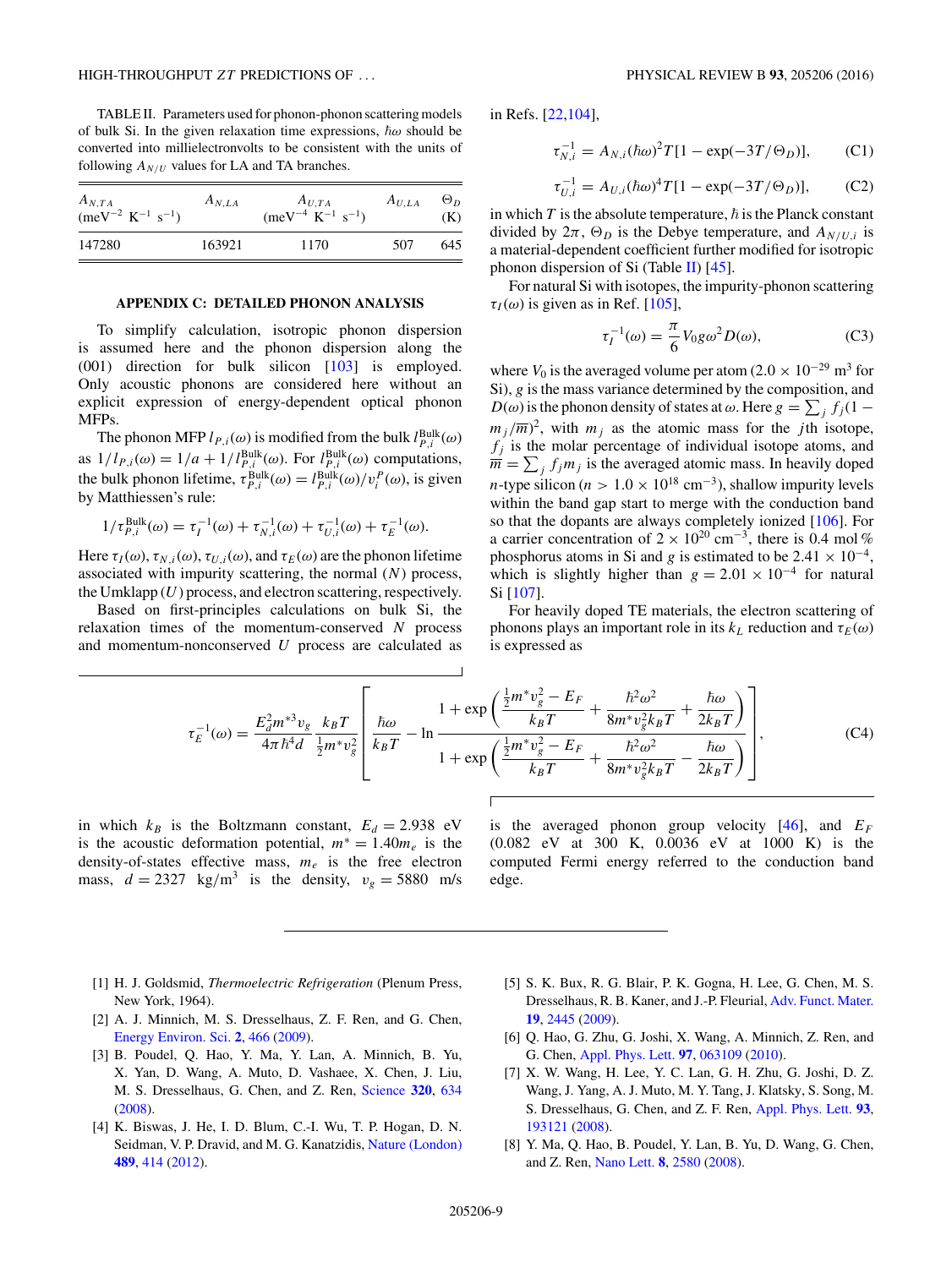- <span id="page-9-0"></span>[9] G. Joshi, H. Lee, Y. Lan, X. Wang, G. Zhu, D. Wang, R. W. Gould, D. C. Cuff, M. Y. Tang, M. S. Dresselhaus, G. Chen, and Z. Ren, [Nano Lett.](http://dx.doi.org/10.1021/nl8026795) **[8](http://dx.doi.org/10.1021/nl8026795)**, [4670](http://dx.doi.org/10.1021/nl8026795) [\(2008\)](http://dx.doi.org/10.1021/nl8026795).
- [10] G. H. Zhu, H. Lee, Y. C. Lan, X. W. Wang, G. Joshi, D. Z. Wang, J. Yang, D. Vashaee, H. Guilbert, A. Pillitteri, M. S. Dresselhaus, G. Chen, and Z. F. Ren, [Phys. Rev. Lett.](http://dx.doi.org/10.1103/PhysRevLett.102.196803) **[102](http://dx.doi.org/10.1103/PhysRevLett.102.196803)**, [196803](http://dx.doi.org/10.1103/PhysRevLett.102.196803) [\(2009\)](http://dx.doi.org/10.1103/PhysRevLett.102.196803).
- [11] [S. M. Kauzlarich, S. R. Brown, and G. J. Snyder,](http://dx.doi.org/10.1039/b702266b) J. Chem. Soc., Dalton Trans., [2099](http://dx.doi.org/10.1039/b702266b) [\(2007\)](http://dx.doi.org/10.1039/b702266b).
- [12] A. F. May, J.-P. Fleurial, and G. J. Snyder, [Phys. Rev. B](http://dx.doi.org/10.1103/PhysRevB.78.125205) **[78](http://dx.doi.org/10.1103/PhysRevB.78.125205)**, [125205](http://dx.doi.org/10.1103/PhysRevB.78.125205) [\(2008\)](http://dx.doi.org/10.1103/PhysRevB.78.125205).
- [13] L. R. Danielson, M. N. Alexander, C. Vining, R. A. Lockwood, and C. Wood, in *Proceedings of the Seventh International Conference on Thermoelectric Energy Conversion* (University of Texas at Arlington, Texas, 1988), pp. 71–75.
- [14] C. Vining, C. Wood, J. Parker, A. Zoltan, L. Danielson, and M. Alexander, in *Proceedings of the Seventh International Conference on Thermoelectric Energy Conversion* (University of Texas at Arlington, Texas, 1988), pp. 9–13.
- [15] S. Curtarolo, G. L. W. Hart, M. B. Nardelli, N. Mingo, S. Sanvito, and O. Levy, [Nat. Mater.](http://dx.doi.org/10.1038/nmat3568) **[12](http://dx.doi.org/10.1038/nmat3568)**, [191](http://dx.doi.org/10.1038/nmat3568) [\(2013\)](http://dx.doi.org/10.1038/nmat3568).
- [16] S. Wang, Z. Wang, W. Setyawan, N. Mingo, and S. Curtarolo, [Phys. Rev. X](http://dx.doi.org/10.1103/PhysRevX.1.021012) **[1](http://dx.doi.org/10.1103/PhysRevX.1.021012)**, [021012](http://dx.doi.org/10.1103/PhysRevX.1.021012) [\(2011\)](http://dx.doi.org/10.1103/PhysRevX.1.021012).
- [17] [I. Opahle, G. K. H. Madsen, and R. Drautz,](http://dx.doi.org/10.1039/c2cp41826f) *Phys. Chem. Chem.* Phys. **[14](http://dx.doi.org/10.1039/c2cp41826f)**, [16197](http://dx.doi.org/10.1039/c2cp41826f) [\(2012\)](http://dx.doi.org/10.1039/c2cp41826f).
- [18] I. Opahle, A. Parma, E. J. McEniry, R. Drautz, and G. K. H. Madsen, [New J. Phys.](http://dx.doi.org/10.1088/1367-2630/15/10/105010) **[15](http://dx.doi.org/10.1088/1367-2630/15/10/105010)**, [105010](http://dx.doi.org/10.1088/1367-2630/15/10/105010) [\(2013\)](http://dx.doi.org/10.1088/1367-2630/15/10/105010).
- [19] G. K. H. Madsen, [J. Am. Chem. Soc.](http://dx.doi.org/10.1021/ja062526a) **[128](http://dx.doi.org/10.1021/ja062526a)**, [12140](http://dx.doi.org/10.1021/ja062526a) [\(2006\)](http://dx.doi.org/10.1021/ja062526a).
- [20] G. K. H. Madsen and D. J. Singh, [Comput. Phys. Commun.](http://dx.doi.org/10.1016/j.cpc.2006.03.007) **[175](http://dx.doi.org/10.1016/j.cpc.2006.03.007)**, [67](http://dx.doi.org/10.1016/j.cpc.2006.03.007) [\(2006\)](http://dx.doi.org/10.1016/j.cpc.2006.03.007).
- [21] K. Esfarjani, G. Chen, and H. T. Stokes, [Phys. Rev. B](http://dx.doi.org/10.1103/PhysRevB.84.085204) **[84](http://dx.doi.org/10.1103/PhysRevB.84.085204)**, [085204](http://dx.doi.org/10.1103/PhysRevB.84.085204) [\(2011\)](http://dx.doi.org/10.1103/PhysRevB.84.085204).
- [22] A. Ward and D. A. Broido, [Phys. Rev. B](http://dx.doi.org/10.1103/PhysRevB.81.085205) **[81](http://dx.doi.org/10.1103/PhysRevB.81.085205)**, [085205](http://dx.doi.org/10.1103/PhysRevB.81.085205) [\(2010\)](http://dx.doi.org/10.1103/PhysRevB.81.085205).
- [23] D. A. Broido, M. Malorny, G. Birner, N. Mingo, and D. A. Stewart, [Appl. Phys. Lett.](http://dx.doi.org/10.1063/1.2822891) **[91](http://dx.doi.org/10.1063/1.2822891)**, [231922](http://dx.doi.org/10.1063/1.2822891) [\(2007\)](http://dx.doi.org/10.1063/1.2822891).
- [24] L. Lindsay, D. A. Broido, and T. L. Reinecke, *[Phys. Rev. Lett.](http://dx.doi.org/10.1103/PhysRevLett.109.095901)* **[109](http://dx.doi.org/10.1103/PhysRevLett.109.095901)**, [095901](http://dx.doi.org/10.1103/PhysRevLett.109.095901) [\(2012\)](http://dx.doi.org/10.1103/PhysRevLett.109.095901).
- [25] L. Lindsay, D. A. Broido, and T. L. Reinecke, *[Phys. Rev. Lett.](http://dx.doi.org/10.1103/PhysRevLett.111.025901)* **[111](http://dx.doi.org/10.1103/PhysRevLett.111.025901)**, [025901](http://dx.doi.org/10.1103/PhysRevLett.111.025901) [\(2013\)](http://dx.doi.org/10.1103/PhysRevLett.111.025901).
- [26] Z. Tian, J. Garg, K. Esfarjani, T. Shiga, J. Shiomi, and G. Chen, [Phys. Rev. B](http://dx.doi.org/10.1103/PhysRevB.85.184303) **[85](http://dx.doi.org/10.1103/PhysRevB.85.184303)**, [184303](http://dx.doi.org/10.1103/PhysRevB.85.184303) [\(2012\)](http://dx.doi.org/10.1103/PhysRevB.85.184303).
- [27] M. Lundstrom, *Fundamentals of Carrier Transport*, 2nd ed. (Cambridge University Press, Cambridge, UK, 2000).
- [28] [O. D. Restrepo, K. Varga, and S. T. Pantelides,](http://dx.doi.org/10.1063/1.3147189) Appl. Phys. Lett. **[94](http://dx.doi.org/10.1063/1.3147189)**, [212103](http://dx.doi.org/10.1063/1.3147189) [\(2009\)](http://dx.doi.org/10.1063/1.3147189).
- [29] F. Murphy-Armando and S. Fahy, [Phys. Rev. B](http://dx.doi.org/10.1103/PhysRevB.78.035202) **[78](http://dx.doi.org/10.1103/PhysRevB.78.035202)**, [035202](http://dx.doi.org/10.1103/PhysRevB.78.035202) [\(2008\)](http://dx.doi.org/10.1103/PhysRevB.78.035202).
- [30] J. Sjakste, N. Vast, and V. Tyuterev, [Phys. Rev. Lett.](http://dx.doi.org/10.1103/PhysRevLett.99.236405) **[99](http://dx.doi.org/10.1103/PhysRevLett.99.236405)**, [236405](http://dx.doi.org/10.1103/PhysRevLett.99.236405) [\(2007\)](http://dx.doi.org/10.1103/PhysRevLett.99.236405).
- [31] Z. Wang, S. Wang, S. Obukhov, N. Vast, J. Sjakste, V. Tyuterev, and N. Mingo, [Phys. Rev. B](http://dx.doi.org/10.1103/PhysRevB.83.205208) **[83](http://dx.doi.org/10.1103/PhysRevB.83.205208)**, [205208](http://dx.doi.org/10.1103/PhysRevB.83.205208) [\(2011\)](http://dx.doi.org/10.1103/PhysRevB.83.205208).
- [32] P. Poopanya, [Phys. Lett. A](http://dx.doi.org/10.1016/j.physleta.2014.04.072) **[379](http://dx.doi.org/10.1016/j.physleta.2014.04.072)**, [853](http://dx.doi.org/10.1016/j.physleta.2014.04.072) [\(2015\)](http://dx.doi.org/10.1016/j.physleta.2014.04.072).
- [33] L. Xi, Y. B. Zhang, X. Y. Shi, J. Yang, X. Shi, L. D. Chen, W. Zhang, J. Yang, and D. J. Singh, [Phys. Rev. B](http://dx.doi.org/10.1103/PhysRevB.86.155201) **[86](http://dx.doi.org/10.1103/PhysRevB.86.155201)**, [155201](http://dx.doi.org/10.1103/PhysRevB.86.155201) [\(2012\)](http://dx.doi.org/10.1103/PhysRevB.86.155201).
- [34] A. N. Qiu, L. T. Zhang, and J. S. Wu, [Phys. Rev. B](http://dx.doi.org/10.1103/PhysRevB.81.035203) **[81](http://dx.doi.org/10.1103/PhysRevB.81.035203)**, [035203](http://dx.doi.org/10.1103/PhysRevB.81.035203) [\(2010\)](http://dx.doi.org/10.1103/PhysRevB.81.035203).
- [35] C. Bera, M. Soulier, C. Navone, G. Roux, J. Simon, S. Volz, and N. Mingo, [J. Appl. Phys.](http://dx.doi.org/10.1063/1.3518579) **[108](http://dx.doi.org/10.1063/1.3518579)**, [124306](http://dx.doi.org/10.1063/1.3518579) [\(2010\)](http://dx.doi.org/10.1063/1.3518579).
- [36] V. Jean, S. Fumeron, K. Termentzidis, S. Tutashkonko, and D. Lacroix, [J. Appl. Phys.](http://dx.doi.org/10.1063/1.4861410) **[115](http://dx.doi.org/10.1063/1.4861410)**, [024304](http://dx.doi.org/10.1063/1.4861410) [\(2014\)](http://dx.doi.org/10.1063/1.4861410).
- [37] A. Minnich and G. Chen, [Appl. Phys. Lett.](http://dx.doi.org/10.1063/1.2771040) **[91](http://dx.doi.org/10.1063/1.2771040)**, [073105](http://dx.doi.org/10.1063/1.2771040) [\(2007\)](http://dx.doi.org/10.1063/1.2771040).
- [38] G. D. Mahan and J. O. Sofo, [Proc. Natl. Acad. Sci. USA](http://dx.doi.org/10.1073/pnas.93.15.7436) **[93](http://dx.doi.org/10.1073/pnas.93.15.7436)**, [7436](http://dx.doi.org/10.1073/pnas.93.15.7436) [\(1996\)](http://dx.doi.org/10.1073/pnas.93.15.7436).
- [39] A. Eucken, Ceram. Abs. **11**, 576 (1932).
- [40] A. Eucken, Ceram. Abs. **12**, 231 (1933).
- [41] G. Kresse and J. Furthmüller, *[Phys. Rev. B](http://dx.doi.org/10.1103/PhysRevB.54.11169)* [54](http://dx.doi.org/10.1103/PhysRevB.54.11169), [11169](http://dx.doi.org/10.1103/PhysRevB.54.11169) [\(1996\)](http://dx.doi.org/10.1103/PhysRevB.54.11169).
- [42] G. Kresse and D. Joubert, [Phys. Rev. B](http://dx.doi.org/10.1103/PhysRevB.59.1758) **[59](http://dx.doi.org/10.1103/PhysRevB.59.1758)**, [1758](http://dx.doi.org/10.1103/PhysRevB.59.1758) [\(1999\)](http://dx.doi.org/10.1103/PhysRevB.59.1758).
- [43] J. P. Perdew, K. Burke, and M. Ernzerhof, [Phys. Rev. Lett.](http://dx.doi.org/10.1103/PhysRevLett.77.3865) **[77](http://dx.doi.org/10.1103/PhysRevLett.77.3865)**, [3865](http://dx.doi.org/10.1103/PhysRevLett.77.3865) [\(1996\)](http://dx.doi.org/10.1103/PhysRevLett.77.3865).
- [44] A. Togo, F. Oba, and I. Tanaka, [Phys. Rev. B](http://dx.doi.org/10.1103/PhysRevB.78.134106)**[78](http://dx.doi.org/10.1103/PhysRevB.78.134106)**, [134106](http://dx.doi.org/10.1103/PhysRevB.78.134106) [\(2008\)](http://dx.doi.org/10.1103/PhysRevB.78.134106).
- [45] Q. Hao, [J. Appl. Phys.](http://dx.doi.org/10.1063/1.4890362) **[116](http://dx.doi.org/10.1063/1.4890362)**, [034305](http://dx.doi.org/10.1063/1.4890362) [\(2014\)](http://dx.doi.org/10.1063/1.4890362).
- [46] C. B. Vining, [J. Appl. Phys.](http://dx.doi.org/10.1063/1.347717) **[69](http://dx.doi.org/10.1063/1.347717)**, [331](http://dx.doi.org/10.1063/1.347717) [\(1991\)](http://dx.doi.org/10.1063/1.347717).
- [47] J. Dura, S. Martinie, D. Munteanu, F. Triozon, S. Barraud, Y.- M. Niquet, and J.-L. Autran, in *Electrostatics* (InTech, Rijeka, Croatia, 2012), pp. 113–136.
- [48] J.-K. Yu, S. Mitrovic, D. Tham, J. Varghese, and J. R. Heath, [Nat. Nanotechnol.](http://dx.doi.org/10.1038/nnano.2010.149) **[5](http://dx.doi.org/10.1038/nnano.2010.149)**, [718](http://dx.doi.org/10.1038/nnano.2010.149) [\(2010\)](http://dx.doi.org/10.1038/nnano.2010.149).
- [49] J. Tang, H.-T. Wang, D. H. Lee, M. Fardy, Z. Huo, T. P. Russell, and P. Yang, [Nano Lett.](http://dx.doi.org/10.1021/nl102931z) **[10](http://dx.doi.org/10.1021/nl102931z)**, [4279](http://dx.doi.org/10.1021/nl102931z) [\(2010\)](http://dx.doi.org/10.1021/nl102931z).
- [50] A. M. Marconnet, T. Kodama, M. Asheghi, and K. E. Goodson, [Nanoscale Microscale Thermophys. Eng.](http://dx.doi.org/10.1080/15567265.2012.732195) **[16](http://dx.doi.org/10.1080/15567265.2012.732195)**, [199](http://dx.doi.org/10.1080/15567265.2012.732195) [\(2012\)](http://dx.doi.org/10.1080/15567265.2012.732195).
- [51] Q. Hao, D. Xu, and H. Zhao, [Mater. Res. Soc. Symp. Proc.](http://dx.doi.org/10.1557/opl.2015.707) **[1779](http://dx.doi.org/10.1557/opl.2015.707)**, [27](http://dx.doi.org/10.1557/opl.2015.707) [\(2015\)](http://dx.doi.org/10.1557/opl.2015.707).
- [52] D. Song and G. Chen, [Appl. Phys. Lett.](http://dx.doi.org/10.1063/1.1642753) **[84](http://dx.doi.org/10.1063/1.1642753)**, [687](http://dx.doi.org/10.1063/1.1642753) [\(2004\)](http://dx.doi.org/10.1063/1.1642753).
- [53] P. E. Hopkins, C. M. Reinke, M. F. Su, R. H. Olsson, E. A. Shaner, Z. C. Leseman, J. R. Serrano, L. M. Phinney, and I. El-Kady, [Nano Lett.](http://dx.doi.org/10.1021/nl102918q) **[11](http://dx.doi.org/10.1021/nl102918q)**, [107](http://dx.doi.org/10.1021/nl102918q) [\(2011\)](http://dx.doi.org/10.1021/nl102918q).
- [54] B. Kim, J. Nguyen, P. J. Clews, C. M. Reinke, D. Goettler, Z. C. Leseman, I. El-Kady, and R. H. Olsson, in *2012 IEEE 25th International Conference on Micro Electro Mechanical Systems (MEMS)* (IEEE, New York, 2012), pp. 176–179.
- [55] C. R. M. Grovenor, [J. Phys. C: Solid State Phys.](http://dx.doi.org/10.1088/0022-3719/18/21/008) **[18](http://dx.doi.org/10.1088/0022-3719/18/21/008)**, [4079](http://dx.doi.org/10.1088/0022-3719/18/21/008) [\(1985\)](http://dx.doi.org/10.1088/0022-3719/18/21/008).
- [56] A. J. Minnich, H. Lee, X.W.Wang, G. Joshi, M. S. Dresselhaus, Z. F. Ren, G. Chen, and D. Vashaee, [Phys. Rev. B](http://dx.doi.org/10.1103/PhysRevB.80.155327) **[80](http://dx.doi.org/10.1103/PhysRevB.80.155327)**, [155327](http://dx.doi.org/10.1103/PhysRevB.80.155327) [\(2009\)](http://dx.doi.org/10.1103/PhysRevB.80.155327).
- [57] J.-H. Lee, G. A. Galli, and J. C. Grossman, [Nano Lett.](http://dx.doi.org/10.1021/nl802045f) **[8](http://dx.doi.org/10.1021/nl802045f)**, [3750](http://dx.doi.org/10.1021/nl802045f) [\(2008\)](http://dx.doi.org/10.1021/nl802045f).
- [58] E. Dechaumphai and R. Chen, [J. Appl. Phys.](http://dx.doi.org/10.1063/1.3699056) **[111](http://dx.doi.org/10.1063/1.3699056)**, [073508](http://dx.doi.org/10.1063/1.3699056) [\(2012\)](http://dx.doi.org/10.1063/1.3699056).
- [59] P. Hyldgaard and G. D. Mahan, [Phys. Rev. B](http://dx.doi.org/10.1103/PhysRevB.56.10754) **[56](http://dx.doi.org/10.1103/PhysRevB.56.10754)**, [10754](http://dx.doi.org/10.1103/PhysRevB.56.10754) [\(1997\)](http://dx.doi.org/10.1103/PhysRevB.56.10754).
- [60] M. V. Simkin and G. D. Mahan, [Phys. Rev. Lett.](http://dx.doi.org/10.1103/PhysRevLett.84.927) **[84](http://dx.doi.org/10.1103/PhysRevLett.84.927)**, [927](http://dx.doi.org/10.1103/PhysRevLett.84.927) [\(2000\)](http://dx.doi.org/10.1103/PhysRevLett.84.927).
- [61] S.-i. Tamura, Y. Tanaka, and H. J. Maris, [Phys. Rev. B](http://dx.doi.org/10.1103/PhysRevB.60.2627) **[60](http://dx.doi.org/10.1103/PhysRevB.60.2627)**, [2627](http://dx.doi.org/10.1103/PhysRevB.60.2627) [\(1999\)](http://dx.doi.org/10.1103/PhysRevB.60.2627).
- [62] M. Maldovan, [Phys. Rev. Lett.](http://dx.doi.org/10.1103/PhysRevLett.110.025902) **[110](http://dx.doi.org/10.1103/PhysRevLett.110.025902)**, [025902](http://dx.doi.org/10.1103/PhysRevLett.110.025902) [\(2013\)](http://dx.doi.org/10.1103/PhysRevLett.110.025902).
- [63] Y. He, D. Donadio, J.-H. Lee, J. C. Grossman, and G. Galli, [ACS Nano](http://dx.doi.org/10.1021/nn2003184) **[5](http://dx.doi.org/10.1021/nn2003184)**, [1839](http://dx.doi.org/10.1021/nn2003184) [\(2011\)](http://dx.doi.org/10.1021/nn2003184).
- [64] Y. He and G. Galli, [Phys. Rev. Lett.](http://dx.doi.org/10.1103/PhysRevLett.108.215901) **[108](http://dx.doi.org/10.1103/PhysRevLett.108.215901)**, [215901](http://dx.doi.org/10.1103/PhysRevLett.108.215901) [\(2012\)](http://dx.doi.org/10.1103/PhysRevLett.108.215901).
- [65] J. Lee, J. Lim, and P. Yang, [Nano Lett.](http://dx.doi.org/10.1021/acs.nanolett.5b00495) **[15](http://dx.doi.org/10.1021/acs.nanolett.5b00495)**, [3273](http://dx.doi.org/10.1021/acs.nanolett.5b00495) [\(2015\)](http://dx.doi.org/10.1021/acs.nanolett.5b00495).
- [66] A. Jain, Y.-J. Yu, and A. J. H. McGaughey, [Phys. Rev. B](http://dx.doi.org/10.1103/PhysRevB.87.195301) **[87](http://dx.doi.org/10.1103/PhysRevB.87.195301)**, [195301](http://dx.doi.org/10.1103/PhysRevB.87.195301) [\(2013\)](http://dx.doi.org/10.1103/PhysRevB.87.195301).
- [67] N. K. Ravichandran and A. J. Minnich, [Phys. Rev. B](http://dx.doi.org/10.1103/PhysRevB.89.205432)**[89](http://dx.doi.org/10.1103/PhysRevB.89.205432)**, [205432](http://dx.doi.org/10.1103/PhysRevB.89.205432) [\(2014\)](http://dx.doi.org/10.1103/PhysRevB.89.205432).
- [68] G. Romano and J. C. Grossman, [Appl. Phys. Lett.](http://dx.doi.org/10.1063/1.4891362) **[105](http://dx.doi.org/10.1063/1.4891362)**, [033116](http://dx.doi.org/10.1063/1.4891362)  $(2014)$ .
- [69] [G. Romano, A. D. Carlo, and J. C. Grossman,](http://dx.doi.org/10.1007/s10825-012-0390-2) J. Comput. Electron. **[11](http://dx.doi.org/10.1007/s10825-012-0390-2)**, [8](http://dx.doi.org/10.1007/s10825-012-0390-2) [\(2012\)](http://dx.doi.org/10.1007/s10825-012-0390-2).